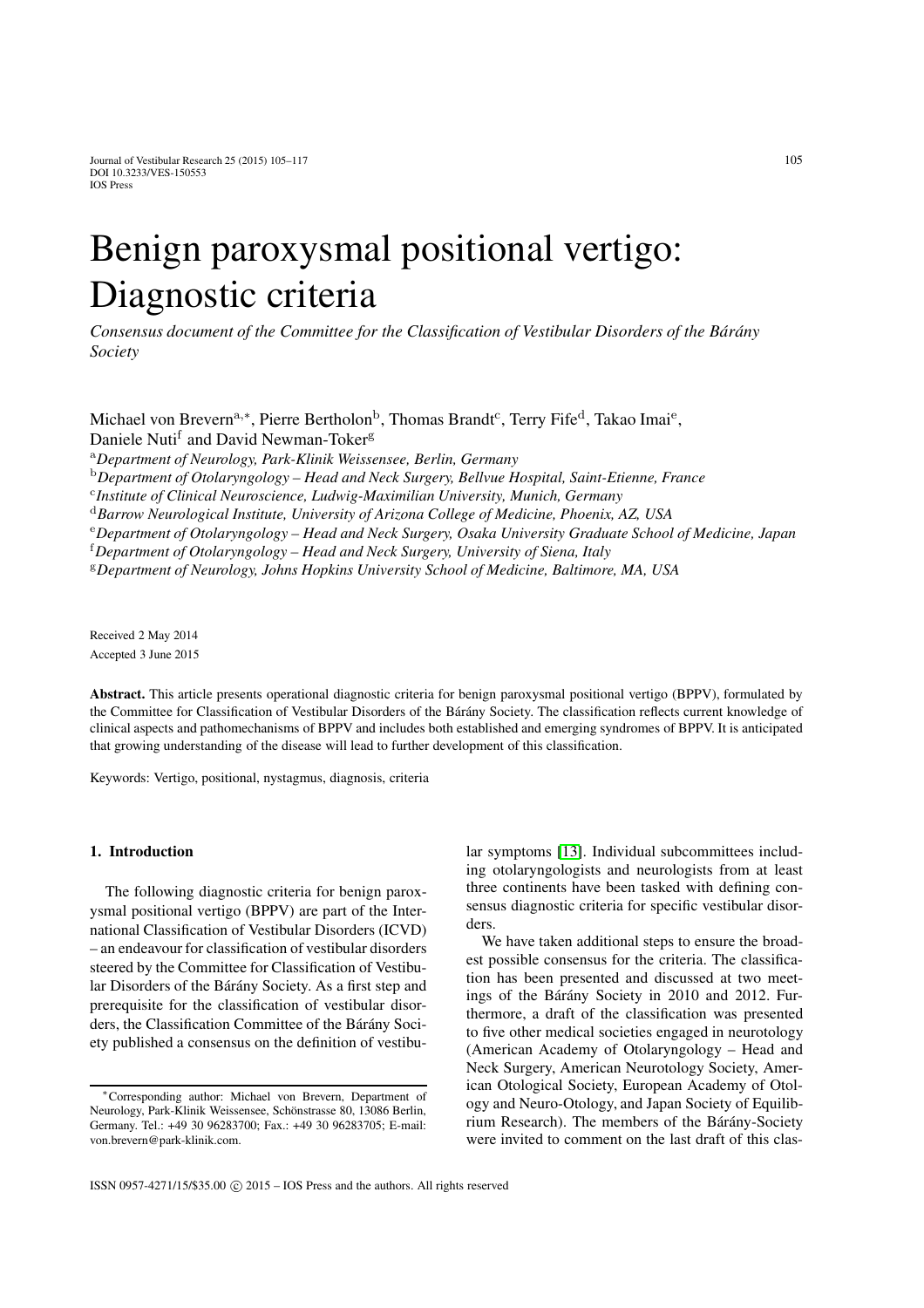sification before publication by means of an online internal review system. Comments from Bárány Society members and from the consulted medical societies were discussed and, where appropriate, incorporated by the subcommittee before the final version of this classification was approved. Finally, we have taken steps to ensure that our document is harmonious with current published therapeutic guidelines from the American Academy of Neurology [\[31\]](#page-11-1) and the American Academy of Otolaryngology – Head and Neck Surgery [\[11\]](#page-11-2).

The format of this classification is modelled on the International Classification of Headache Disorders. It includes both established syndromes (Sections 2.1 to 2.4) and emerging and controversial syndromes (Sections 3.1 to 3.4). The operational criteria are supported by notes and comments.

#### *1.1. Terminology*

Because symptoms are triggered by the act of moving the head to a new position, rather than by maintaining the head in a particular posture or position, some authors have advocated for the use of the term "positioning" vertigo rather than "positional" vertigo for BPPV. A similar issue arises in distinguishing "positioning" nystagmus from "positional" nystagmus on the basis of whether the finding is transient after head positioning. While these distinctions make mechanistic sense and may be of diagnostic value, it was the group's judgment that current usage of the term "positional" in BPPV or to describe its associated nystagmus is too ubiquitous to change clinical practice. Thus, the term "positional" is preserved in the definitions below and "positioning" is not used.

#### *1.2. Epidemiology*

BPPV is the most frequent vestibular disorder: its cumulative incidence in the general population amounts during lifetime to 10% [\[79\]](#page-12-0). The time course of BPPV is characterised by spontaneous remissions that occur typically after days to weeks [\[41\]](#page-11-3) and recurrences that occur in about 50% of patients [\[61\]](#page-12-1). Although BPPV is usually self-limiting, it inflicts a considerable personal and socio-economic burden [\[55](#page-12-2)[,79\]](#page-12-0).

#### *1.3. Pathophysiology*

According to a widely accepted theory BPPV is usually caused by otoconia that are dislodged from the otolith macula beds and are trapped in a semicircular canal. Gravity causes them to move after changes of the head position in the plane of the affected canal. The resulting inappropriate endolymph flow deflects the cupula and thus modulates the activity of the vestibular afferents of the affected canal, causing attacks of positional vertigo and nystagmus (canalolithiasis) [\[15\]](#page-11-4). Less common, BPPV can be attributed to otoconia that are attached to the cupula of a semicircular canal and render it sensitive to gravity (cupulolithiasis) [\[5](#page-10-0)[,51,](#page-12-3)[73\]](#page-12-4). The development of pathophysiological concepts of BPPV that aimed to understand the clinical features of the disease as a mechanical irritation of a semicircular canal has been an intellectual challenge [\[15](#page-11-4)[,50\]](#page-12-5). Schuknecht coined the term *cupulolithiasis* on the basis of histological studies of the temporal bones from patients with BPPV [\[67\]](#page-12-6). Incidentally, he also has provided a documentation of canalolithiasis, although he did not recognize the pathophysiological meaning of this finding [\[67\]](#page-12-6).

The critical role of the receptors of the semicircular canals is supported by the direction of positional nystagmus in BPPV reflecting the known excitatory and inhibitory connections of the canal receptors with specific extraocular eye muscles [\[2\]](#page-10-1). The hypothesis of canalolithiasis and cupulolithiasis is supported by *in-vitro* and *in-vivo* animal models [\[63,](#page-12-7)[71\]](#page-12-8), by mathematical models [\[33](#page-11-5)[,40](#page-11-6)[,65\]](#page-12-9) and by the efficacy of specific canal clearing procedures [\[31](#page-11-1)[,32,](#page-11-7)[54\]](#page-12-10) and plugging of the affected semicircular canal [\[10\]](#page-11-8). Furthermore, particulate matter within the posterior canal has been observed intraoperatively in patients with BPPV [\[64,](#page-12-11)[80\]](#page-12-12). This debris has been examined by scanning electron microscopy and appeared morphologically consistent with degenerated otoconia [\[80\]](#page-12-12). Of note, particulate matter has also been found in the posterior semicircular canal of subjects without a history of BPPV [\[49,](#page-12-13)[59\]](#page-12-14). This finding is not contradictory to the pathophysiology of BPPV as discussed above as physio-mathematical models have shown that the prerequisite for BPPV is a certain amount of otoconia within the affected semicircular canal reaching a "critical mass" and that an agglomeration of these particles promotes the hydrodynamic effect of otoconia moving in the canal [\[33](#page-11-5)[,40\]](#page-11-6).

There are open questions that need to be addressed in the future. It has been postulated that loose otoconia within the short arm of the semicircular canals (on the utricular side of the cupula) may also cause positional vertigo [\[17,](#page-11-9)[18\]](#page-11-10). Furthermore, canalolithiasis and cupulolithiasis are not mutually exclusive and may co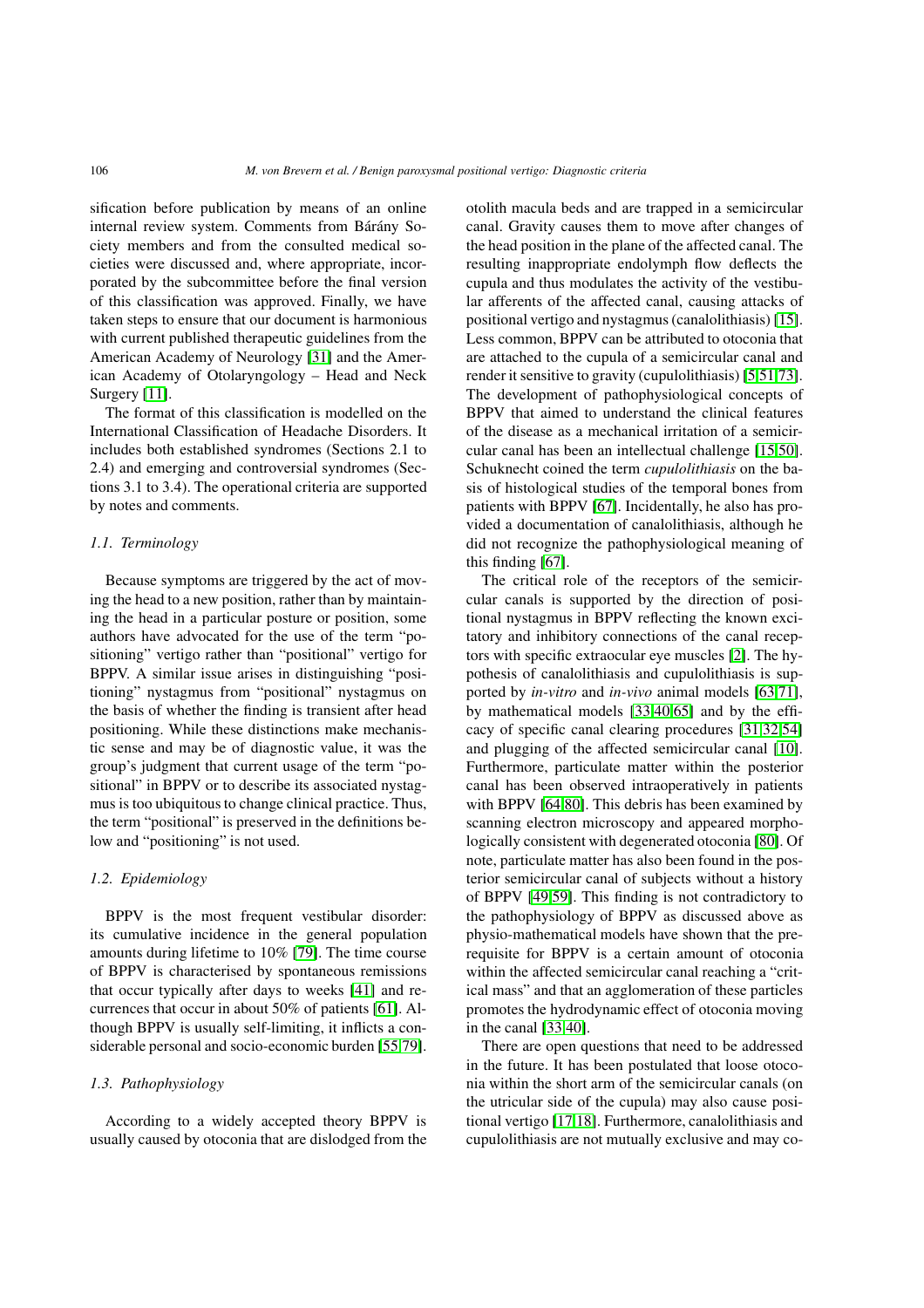exist simultaneously in the same semicircular canal but such a combination has not been documented with eye movement recording so far.

There are clinical findings that are possibly associated with BPPV but not yet sufficiently understood. Spontaneous nystagmus not provoked by positioning is not a core feature of BPPV, although "pseudospontaneous" nystagmus is typical of horizontal canal BPPV (see comment to 1.3 further below). Rarely, however, spontaneous nystagmus beating in a direction that corresponds to the stimulation of a single semicircular canal irrespective of head position has been observed in patients that otherwise fulfilled diagnostic criteria for canalolithiasis or cupulolithiasis. This finding is usually brief, rarely lasting longer than a few minutes and has been described as a complication of positional therapy and after shaking the head in the plane of the canal affected by canalolithiasis [\[28](#page-11-11)[,76\]](#page-12-15) and may possibly also occur spontaneously [\[58\]](#page-12-16). The pathophysiology is unclear. A "canalith jam" implying a locking of the cupula in a fixed position by canalith debris, either directly jamming the cupula or indirectly blocking endolymph flow in the canal has been postulated [\[28,](#page-11-11)[58](#page-12-16)[,76\]](#page-12-15).

Finally, patients with *persistent* geotropic directionchanging positional nystagmus in the supine lateral head positions in the absence of central neurologic signs and with normal results in cerebral imaging have been described [\[37](#page-11-12)[,44\]](#page-11-13). This type of nystagmus is neither compatible with mobile otoconia in a semicircular canal nor with dense otoconia attached to a cupula. However, there seems to be an association between *persistent* geotropic direction-changing positional nystagmus and canalolithiasis and cupulolithiasis, as some of these patients have developed classical variants of BPPV at follow-up [\[37](#page-11-12)[,44\]](#page-11-13). It has been suggested that this phenomenon may be due to changes of the density of the cupula or the endolymph [\[37](#page-11-12)[,44\]](#page-11-13), but this remains speculative.

#### *1.4. Diagnosis*

The complete diagnosis includes the specification of the affected semicircular canal(s) and the pathophysiology (canalolithiasis or cupulolithiasis). The definite diagnosis of BPPV requires diagnostic positional maneuvers that lead to the observation of a canal-specific positional nystagmus. Clinical features essential for the diagnosis are the latency, direction, time course, and duration of positional nystagmus. Usually, further vestibular and auditory testing is indicated only when a pre-existing disorder of the inner ear (e.g. vestibular neuritis, Menière's disease) is suspected. Similarly, brain or ear imaging is not required in typical cases of BPPV [\[11\]](#page-11-2).

Positional testing involves the provocation of vertigo and nystagmus, and different maneuvers test different semicircular canals. A canal-specific response is diagnosed when a rotation of the head in the plane of a semicircular canal evokes positional nystagmus of maximal intensity (in terms of slow phase velocity). As a rule (and in contrast to central positional nystagmus), positional nystagmus in BPPV always beats in the plane of the affected canal and in the expected direction for canal excitation or inhibition [\[19\]](#page-11-14).

Basically, the head is brought first into such a position that the affected semicircular canal is spatially vertical and thus aligned with gravity. In a second step, the head is then rotated in the plane of the affected canal. In the Dix-Hallpike maneuver, the head of the sitting patient is turned 45◦ toward the side to be tested and then laid back quickly into a head-hanging position [\[27\]](#page-11-15). In the side-lying maneuver (Semont diagnostic maneuver) the sitting patient is tilted quickly to the side to be tested with the head turned 45° to the opposite side [\[24\]](#page-11-16). It is noted that both maneuvers not only test for lithiasis of the posterior canal of one side but also for the anterior canal of both sides [\[2,](#page-10-1)[6,](#page-10-2)[16\]](#page-11-17). For testing of the horizontal canal, the supine roll test is used: the head of the patient in the supine position is elevated about 30◦ and then turned quickly to either side. It is essential to perform positional maneuvers for both the vertical and the horizontal semicircular canals in every patient with positional vertigo as multiple canals may be affected [\[8](#page-10-3)[,60\]](#page-12-17).

For observation of positional nystagmus, Frenzel goggles or video-oculography can be helpful, particularly when the nystagmus is weak or momentary. Recording of eye movements may enhance one's ability to observe and to classify nystagmus in canalolithiasis of the anterior canal (3.1), in cupulolithiasis of the posterior canal (3.2), in lithiasis of multiple canals (3.3.) and in possible BPPV (3.4). In most cases, however, nystagmus can be seen clinically without special equipment. The direction of nystagmus is essential to specify the affected canal. Indeed, the posterior canal is by far the most frequently affected canal (80– 90%); next is the horizontal canal (5–30%) [\[25](#page-11-18)[,38,](#page-11-19)[73\]](#page-12-4). Involvement of the anterior canal is rare, accounting for only 1% to 2% of patients in large case series [\[38](#page-11-19)[,60](#page-12-17)[,81\]](#page-12-18) although some recent reports have suggested a considerably higher incidence [\[20,](#page-11-20)[45\]](#page-11-21). Theo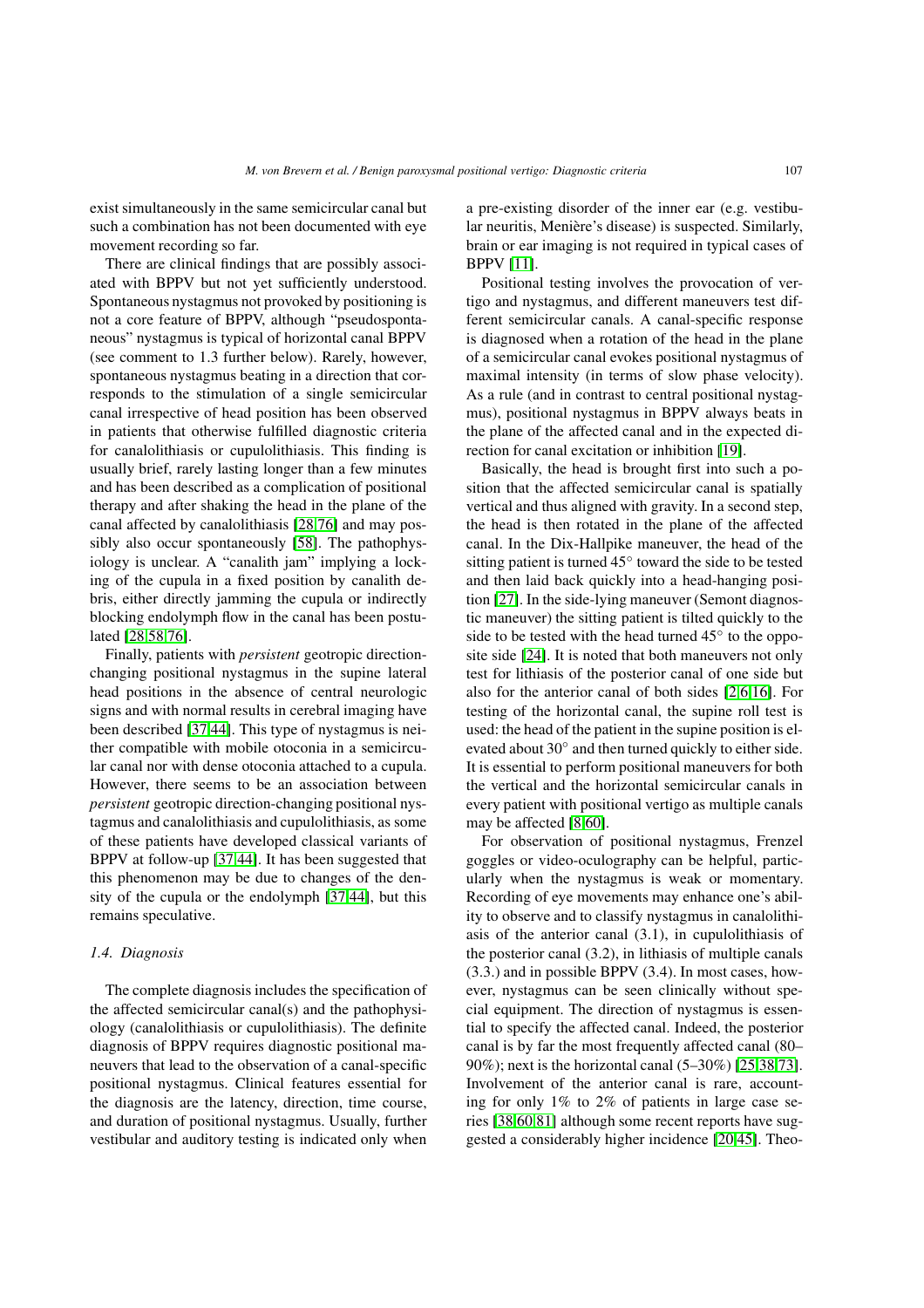retically, each of the three semicircular canals of the labyrinth can be affected by canalolithiasis or cupulolithiasis, resulting in six combinations (not counting multiple canal involvement) for each ear. Except for cupulolithiasis of the anterior canal, all these combinations have been documented by eye movement recordings and are included in this classification.

Therapeutic positional maneuvers are highly effective for treatment of BPPV, particularly when canalolithiasis is present [\[11](#page-11-2)[,31\]](#page-11-1). Thus, if positional nystagmus disappears immediately after positional therapy, this strongly supports the diagnosis of BPPV. Such a favourable response to treatment is not mandatory for the diagnosis, and patients refractory to treatment do occur. However, repeated lack of response to therapy should generally prompt consideration of alternative diagnoses that may mimic BPPV closely [\[11\]](#page-11-2).

The differential diagnosis of BPPV includes central positional vertigo due to vestibular migraine [\[77\]](#page-12-19) and structural brainstem and cerebellar lesions, typically in the vicinity of the fourth ventricle [\[14\]](#page-11-22). CNS disease can usually be excluded by a thorough neurological examination, but some cases may be challenging to diagnose [\[48\]](#page-12-20). Greater care should be taken in patients with dominantly horizontal or downbeat positional nystagmus forms, since these are most frequently reported in central mimics [\[9,](#page-11-23)[46,](#page-12-21)[48\]](#page-12-20). Cerebral imaging with MRI is usually only indicated when symptoms or signs of concurrent brainstem or cerebellar dysfunction are present, or when positional vertigo and nystagmus present with atypical features or fail to resolve with repeated therapeutic positional maneuvers [\[11\]](#page-11-2).

# 2. Diagnostic criteria for benign paroxysmal positional vertigo

*Previously used terms:* benign paroxysmal positioning vertigo, benign positional vertigo, paroxysmal positional vertigo, vestibular lithiasis.

# *2.1. Canalolithiasis of the posterior canal (pc-BPPV)*

- A. Recurrent attacks<sup>1</sup> of positional vertigo or positional dizziness<sup>2,3,4</sup> provoked by lying down or turning over in the supine position<sup>5</sup>.
- B. Duration of attacks *<* 1 min<sup>6</sup>.
- C. Positional nystagmus<sup>7</sup> elicited after a latency of one or few seconds $8$  by the Dix-Hallpike maneuver or side-lying maneuver (Semont diagnostic maneuver). The nystagmus is a combination of torsional nystagmus with the upper pole of the eyes beating toward the lower ear combined with vertical nystagmus<sup>9</sup> beating upward (toward the forehead) typically lasting  $< 1$  minute<sup>10,11,12,13</sup>.
- D. Not attributable to another disorder<sup>14</sup>.

# **Notes**

- 1. In addition to attacks of positional vertigo, patients may have prolonged mild unsteadiness [\[26\]](#page-11-24), even after successful treatment of benign paroxysmal positional vertigo [\[66\]](#page-12-22).
- 2. BPPV typically leads to positional vertigo but occasionally patients may complain of positional dizziness.
- 3. Other complaints during the attacks include external vertigo (the visual sense of environmental motion that often accompanies the internal vestibular sense) [\[13\]](#page-11-0), unsteadiness, and vegetative symptoms such as nausea, sweating, and tachycardia.
- 4. Positional vertigo or dizziness must be distinguished from orthostatic symptoms present only on arising but not with other positional triggers [\[13\]](#page-11-0).
- 5. Attacks may not only be provoked in bed but also by other head movements (e.g., tilting the head backward [i.e., chin upward] or forward).
- 6. Patients may overestimate the duration of single attacks and mild, residual symptoms after an attack occasionally last minutes or hours. Furthermore, attacks may be triggered repetitively, causing more extended symptoms. The duration of vertigo should not, however, generally exceed 1 minute; single attacks lasting consistently longer should be considered atypical and spark consideration of alternate or additional diagnoses.
- 7. If positional nystagmus disappears immediately after positional therapy, this further supports the diagnosis.
- 8. The latency between the completion of the diagnostic positional maneuver and the onset of positional nystagmus may be as long as 40 seconds in rare cases [\[3\]](#page-10-4).
- 9. The torsional component of positional nystagmus is slightly more prominent in the lower eye,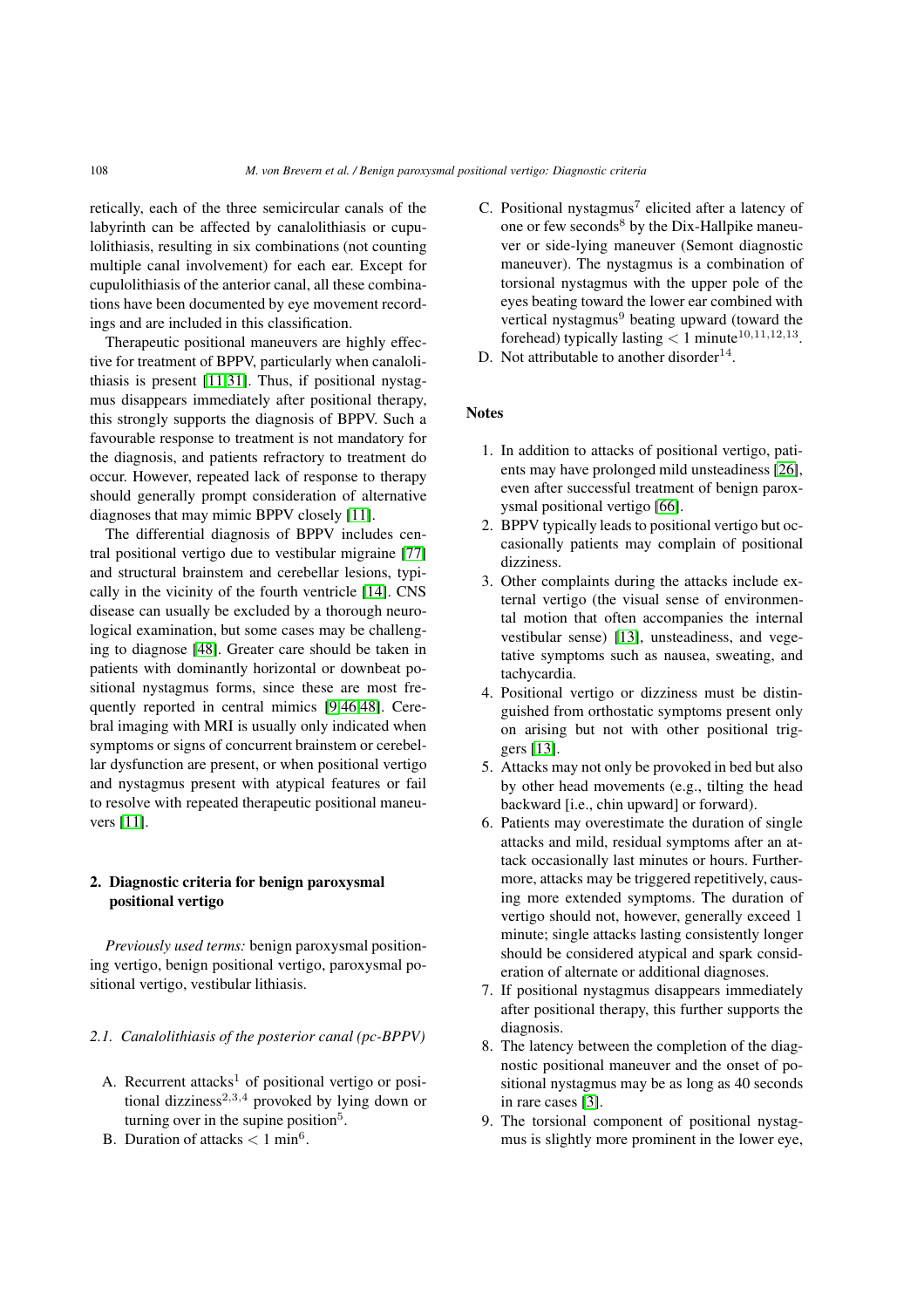whereas the vertical component is slightly more prominent in the upper eye [\[39\]](#page-11-25). If fixation is not suppressed, the nystagmus may appear dominantly torsional, since fixation's ability to suppress torsional eye movements is limited relative to suppression for vertical movements. The direction of the patient's gaze may influence the appearance of positional nystagmus. If gaze is directed to the lower ear, nystagmus may appear predominately torsional; if directed to the upper ear, it may appear predominantly vertical [\[14\]](#page-11-22). Independent of orbital eye position, the eye movement in a head-referenced coordinate system remains fixed in the plane of the posterior semicircular canal.

- 10. Usually, the duration of positional nystagmus does not exceed 40 seconds before it damps spontaneously [\[3\]](#page-10-4).
- 11. Typically, positional nystagmus increases rapidly in intensity and then declines more slowly (crescendo-decrescendo) [\[3\]](#page-10-4).
- 12. Nystagmus of lower intensity with reversed direction may appear after the initial positional nystagmus has ceased [\[3\]](#page-10-4).
- 13. After the patient returns to the upright position, positional nystagmus with reversed direction of lesser intensity and shorter duration often occurs. Furthermore, fatigability of nystagmus and vertigo with repetitive positional testing is a common finding.
- 14. History and physical and neurological examinations do not suggest another vestibular disorder *or* such a disorder is considered but ruled out by appropriate investigations *or* such disorder is present as a comorbid condition that can be clearly differentiated.

# Comments

Canalolithiasis of the posterior canal is by far the most common variant of benign paroxysmal positional vertigo, accounting for 80–90% of cases [\[60\]](#page-12-17). The right labyrinth is affected slightly more often than the left [\[78\]](#page-12-23).

The occurrence of a bilateral canalolithiasis of the posterior canal is not rare, but is more prevalent in posttraumatic cases than in idiopathic canalolithiasis [\[47\]](#page-12-24). Note that unilateral benign paroxysmal positional vertigo may mimic bilateral benign paroxysmal positional vertigo of the posterior canal if the positional maneuver is executed without appropriate alignment of the head [\[68\]](#page-12-25).

The occurrence of canalolithiasis of the posterior canal without positional nystagmus is controversial but improvement of positional vertigo after a therapeutic positional maneuver in such patients with a typical history of benign paroxysmal positional vertigo has been reported [\[34](#page-11-26)[,72\]](#page-12-26). These patients should be coded as 3.4. *Possible benign paroxysmal positional vertigo*. It is conceivable that the number of otoconia in the posterior canal is sufficient to evoke subjective symptoms but insufficient to stimulate the vestibulo-ocular reflex [\[40\]](#page-11-6).

# *2.2. Canalolithiasis of the horizontal canal (hc-BPPV)*

- A. Recurrent attacks<sup>1</sup> of positional vertigo or positional dizziness<sup>2,3,4</sup> provoked by lying down or turning over in the supine position<sup>5</sup>.
- B. Duration of attacks *<* 1 min6.
- C. Positional nystagmus<sup>7</sup> elicited after a brief latency or no latency<sup>8</sup> by the supine roll test, beating horizontally<sup>9</sup> toward the undermost  $ear^{10,11}$ with the head turned to either side (geotropic direction changing nystagmus) and lasting *<* 1 min12*,*13.
- D. Not attributable to another disorder<sup>14</sup>.

# **Notes**

- 1. Besides attacks of positional vertigo, patients may have prolonged mild unsteadiness.
- 2. BPPV typically leads to positional vertigo but occasionally patients may complain of positional dizziness.
- 3. Other complaints during the attacks include external vertigo (the visual sense of environmental motion that often accompanies the internal vestibular sense) [\[13\]](#page-11-0), unsteadiness, and vegetative symptoms such as nausea, sweating, and tachycardia.
- 4. Positional vertigo or dizziness must be distinguished from orthostatic symptoms present only on arising but not with other positional triggers [\[13\]](#page-11-0).
- 5. Attacks may not only be provoked in bed but also by other head movements (e.g., during rapid lateral head rotations while erect [\[4\]](#page-10-5), tilting the head backward [i.e., chin upward] or forward).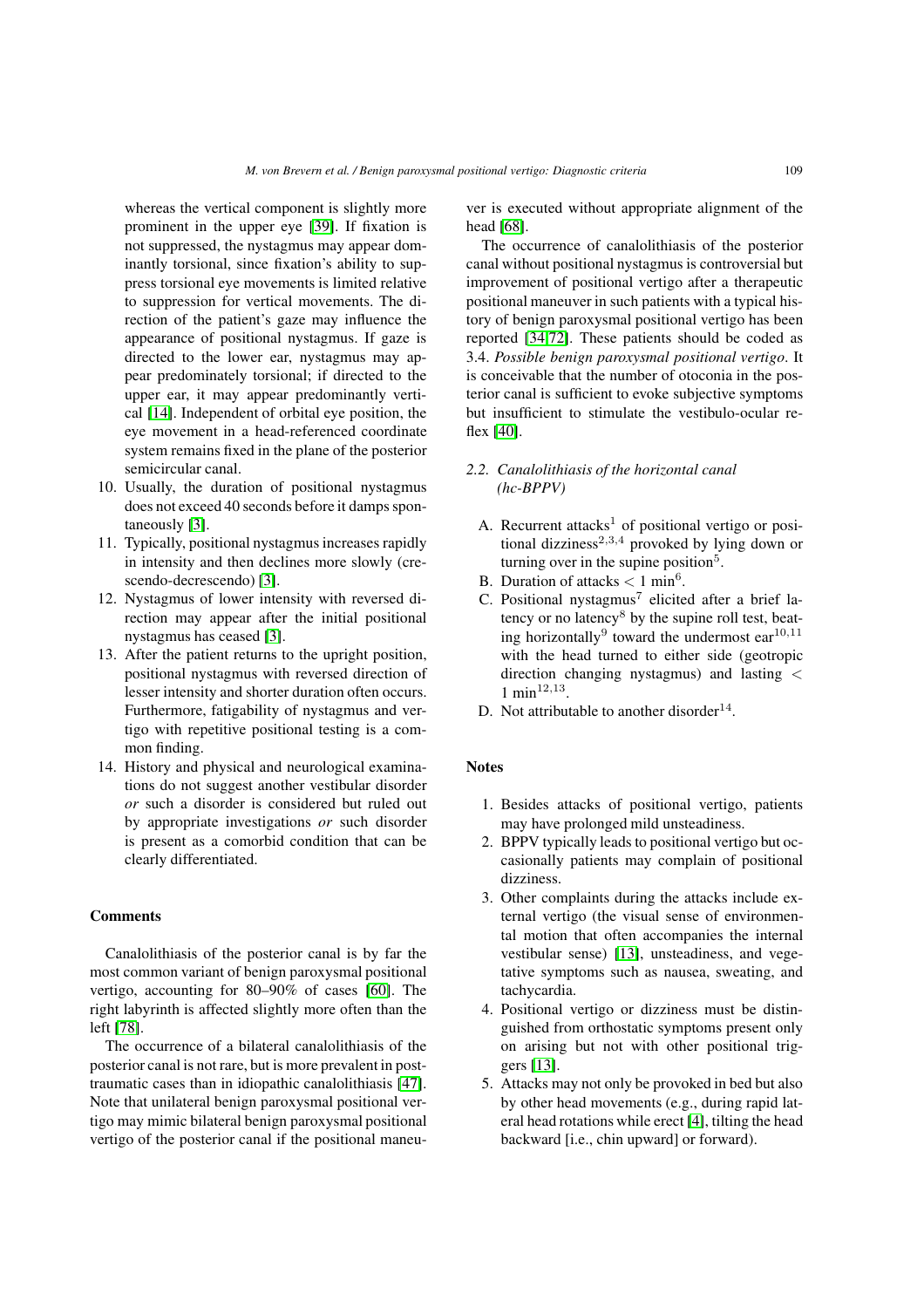- 6. Patients may overestimate the duration of single attacks and mild, residual symptoms after an attack occasionally last minutes or hours. Furthermore, attacks may be triggered repetitively, causing more extended symptoms. The duration of vertigo should not, however, generally exceed 1 minute; single attacks lasting consistently longer should be considered atypical and spark consideration of alternate or additional diagnoses.
- 7. If positional nystagmus disappears immediately after positional therapy, this further supports the diagnosis.
- 8. The latency between the completion of the diagnostic positional maneuver and the onset of positional nystagmus depends on the acceleration of the positional change: the higher the acceleration of the head turn, the shorter the latency and the higher the intensity of nystagmus [\[4\]](#page-10-5). With brisk positional maneuvers the latency is typically 1 or 2 seconds. Likewise, the intensity of nystagmus depends on the angle of head rotation: the intensity of nystagmus tends to be higher with larger head rotations in the head roll test [\[69\]](#page-12-27).
- 9. The direction of positional nystagmus is predominantly horizontal with a smaller torsional component beating with the upper pole of the eye to the lower ear [\[2\]](#page-10-1).
- 10. Nystagmus of lower intensity with reversed direction may appear after the initial positional nystagmus has ceased [\[4\]](#page-10-5).
- 11. Probably, canalolithiasis of the horizontal canal may also cause *apogeotropic* horizontal positional nystagmus. This would be the case when otoconia are located in the anterior part of the horizontal canal (close to the cupula). During the supine roll test to the healthy ear, otoconia would then fall toward or onto the cupula, resulting in transient or long-lasting apogeotropic horizontal positional nystagmus. The supine roll test to the affected ear would provoke transient apogeotropic horizontal positional nystagmus [\[30,](#page-11-27)[42,](#page-11-28)[62\]](#page-12-28). In these patients, transformation from apogeotropic to geotropic positional nystagmus can be observed during diagnostic positional maneuvers [\[21,](#page-11-29)[42](#page-11-28)[,73\]](#page-12-4). In contrast, persistence of apogeotropic horizontal positional nystagmus following several cycles of the supine roll test is expected with cupulolithiasis.
- 12. The duration of nystagmus as documented with eye movement recording may exceed 1 minute

before it damps spontaneously, however, it does not exceed 2 minutes [\[2,](#page-10-1)[25\]](#page-11-18).

- 13. Typically, positional nystagmus increases rapidly in intensity and then declines more slowly (crescendo-decrescendo) [\[4\]](#page-10-5).
- 14. History and physical and neurological examinations do not suggest another vestibular disorder *or* such a disorder is considered but ruled out by appropriate investigations *or* such disorder is present as a comorbid condition that can be clearly differentiated.

#### **Comments**

Several clinical signs may indicate the side of the affected ear and are confirmatory for the diagnosis. The intensity of nystagmus is usually stronger with the head turned to the affected ear in the supine roll test [\[4\]](#page-10-5). Note that the net angle and acceleration of the head rotation should be similar for head turns to the right and left to allow for comparison of nystagmus intensity. Flexing the head forward in the upright position (with the face downward) may elicit a transient nystagmus beating toward the affected ear. Lying backward from the sitting position may provoke transient nystagmus beating toward the healthy ear [\[23\]](#page-11-30).

Besides positional nystagmus, *pseudospontaneous* nystagmu*s* (see also comment to 2.3) may also be observed in the upright head position beating either ip-silesional or contralesional [\[1](#page-10-6)[,52\]](#page-12-29).

Caloric irrigation of the affected ear [\[70\]](#page-12-30) and the head thrust test [\[35\]](#page-11-31) may reveal horizontal canal paresis (possibly due to partial plugging of the canal) that is reversible after successful positional therapy [\[70\]](#page-12-30).

Transition from geotropic to apogeotropic nystagmus may occur during diagnostic and therapeutic maneuvers, e.g. when the patient bends over from the sitting to the "head-on-knees" position [\[69\]](#page-12-27). Transition of canalolithiasis from the posterior canal to the horizontal canal may occur as a result of therapeutic positional maneuvers [\[36\]](#page-11-32).

# *2.3. Cupulolithiasis of the horizontal canal (hc-BPPV-cu)*

A. Recurrent attacks<sup>1,2</sup> of positional vertigo or positional dizziness<sup>3</sup>*,*4*,*<sup>5</sup> provoked by lying down or turning over in the supine position.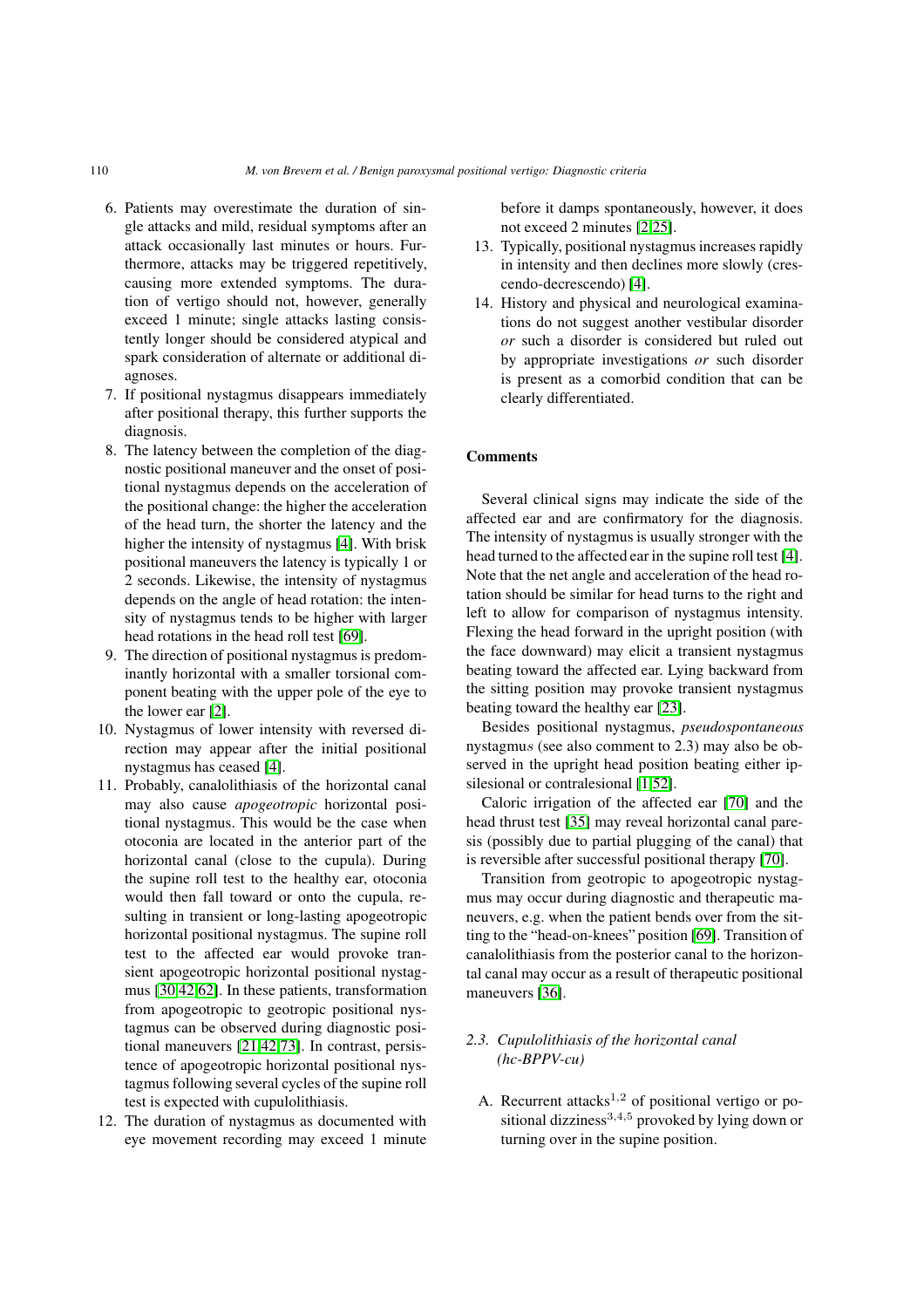- B. Positional nystagmus $6$  elicited after a brief latency or no latency by the supine roll test, beating horizontally<sup>7</sup> toward the uppermost ear with the head turned to either side (apogeotropic direction changing nystagmus), and lasting  $> 1$  minute<sup>8</sup>.
- C. Not attributable to another disorder<sup>9</sup>.

# **Notes**

- 1. The duration of an attack of positional vertigo is usually less than 1 minute as patients tend to return the head into a position where vertigo and nystagmus cease. However, the duration can be longer if the head is kept in the provoking position. Furthermore, due to the spatial orientation of the affected cupula, patients may have persisting vertigo or dizziness of lower intensity in the upright position.
- 2. Besides attacks of positional vertigo, patients may have prolonged mild unsteadiness.
- 3. BPPV typically leads to positional vertigo but occasionally patients may complain of positional dizziness.
- 4. Other complaints during the attacks include external vertigo (the visual sense of environmental motion that often accompanies the internal vestibular sense) [\[13\]](#page-11-0), unsteadiness, and vegetative symptoms such as nausea, sweating, and tachycardia.
- 5. Positional vertigo or dizziness must be distinguished from orthostatic symptoms present only on arising but not with other positional triggers [\[13\]](#page-11-0).
- 6. If positional nystagmus disappears immediately after positional therapy, this further supports the diagnosis.
- 7. The direction of positional nystagmus is predominantly horizontal with a smaller torsional component beating with the upper pole of the eye to the upper ear [\[2\]](#page-10-1).
- 8. Typically, intensity of positional nystagmus builds up slowly over approximately 30 seconds and then gradually decays over a longer period of several minutes [\[2,](#page-10-1)[5\]](#page-10-0).
- 9. History and physical and neurological examinations do not suggest another vestibular disorder *or* such a disorder is considered but ruled out by appropriate investigations *or* such disorder is present as a comorbid condition that can be clearly differentiated. As direction-changing

apogeotropic positional nystagmus also occurs as a sign of central-vestibular dysfunction, it is mandatory to exclude CNS disease.

# Comments

Several clinical signs can indicate the side of the affected ear and are confirmatory for the diagnosis. The intensity of positional nystagmus is usually stronger with the head turned away from the affected ear in the supine roll test. Note that the net angle and acceleration of the head rotation should be similar for head turns to the right and left to allow for comparison of nystagmus intensity.

Besides positional nystagmus, *pseudospontaneous* nystagmus may also be observed in the upright head position beating typically to the affected ear [\[1](#page-10-6)[,12](#page-11-33)[,52\]](#page-12-29). Pseudospontaneous nystagmus is a form of positional nystagmus that happens to occur with the head in the upright position, making it appear superficially similar to spontaneous nystagmus. In contrast to spontaneous nystagmus, pseudospontaneous nystagmus is strongly influenced by head position and ceases with the head tilted about 30◦ forward [\[12\]](#page-11-33). Pseudospontaneous nystagmus is attributed to the 30◦ angle between the plane of the horizontal canal and the horizontal plane of the head in the upright position that places the ampulla in a higher position than the rest of the canal [\[12\]](#page-11-33). Gravity causes deflection of the cupula and produces horizontal nystagmus beating to the side of the horizontal canal affected by cupulolithiasis. Flexing the head 90<sup>°</sup> forward in the upright position may elicit pseudospontaneous nystagmus beating toward the healthy ear [\[12,](#page-11-33)[23\]](#page-11-30). In the supine position a weak persistent nystagmus beating toward the affected ear may be observed that subsides when the head is turned slightly to that side [\[12\]](#page-11-33).

Apogeotropic direction changing positional nystagmus is not synonymous with cupulolithiasis but may also occur with canalolithiasis of the horizontal canal [\[30,](#page-11-27)[42,](#page-11-28)[62,](#page-12-28)[74\]](#page-12-31). Rapid transition from apogeotropic to geotropic direction changing positional nystagmus during the supine roll test may be due to a variant of canalolithiasis where otoconia are located in the anterior part of the horizontal canal (see canalolithiasis of the horizontal canal). In contrast, persistence of an apogeotropic direction of positional nystagmus with repetitive performance of the supine roll test is supportive of the diagnosis of cupulolithiasis of the horizontal canal.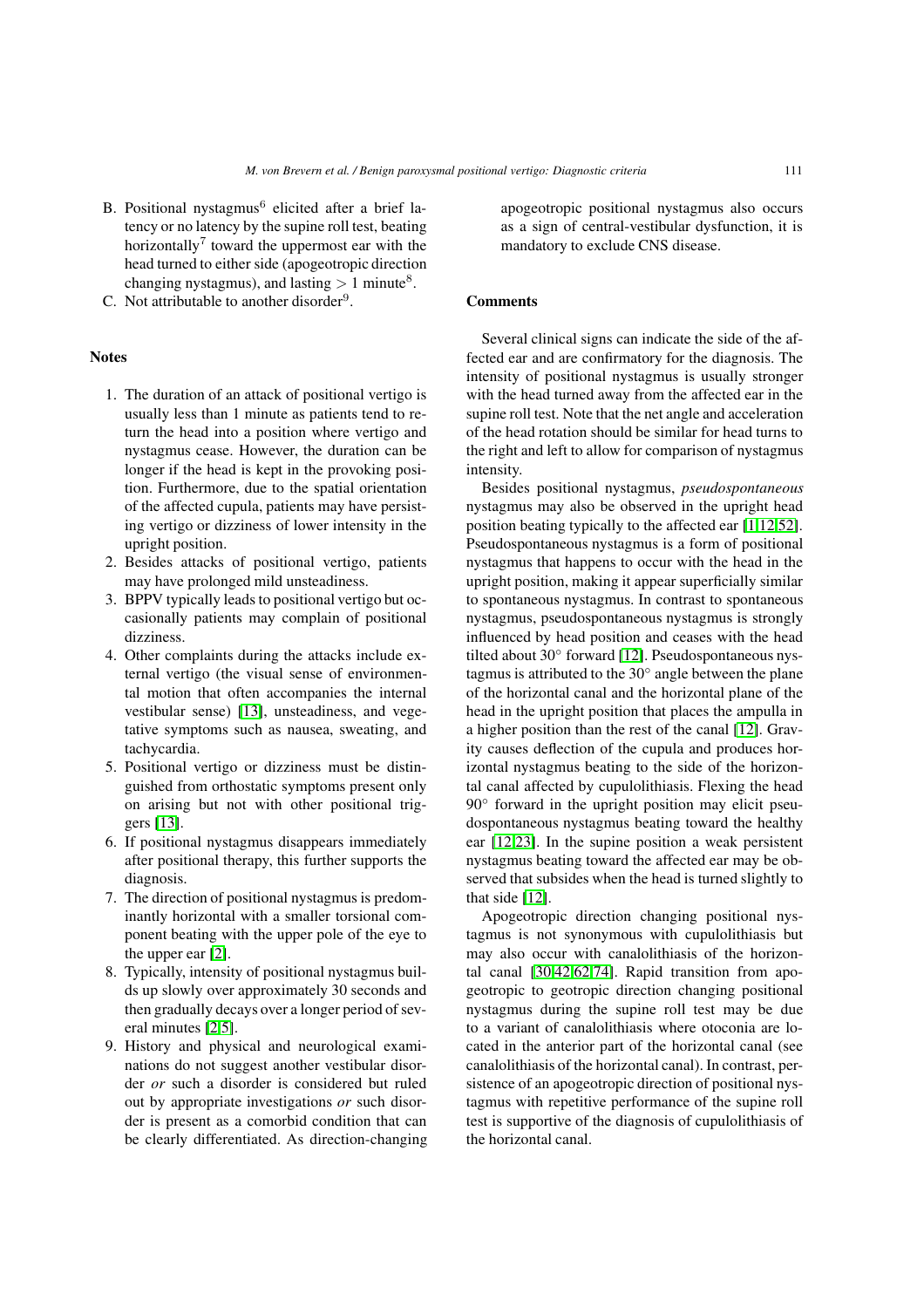- *2.4. Probable benign paroxysmal positional vertigo, spontaneously resolved*
	- A. Recurrent attacks<sup>1</sup> of positional vertigo or positional dizziness<sup>2,3,4</sup> provoked by lying down or turning over in the supine position<sup>5</sup>.
	- B. Duration of attacks *<* 1 min<sup>6</sup>.
	- C. No observable nystagmus and no vertigo with any positional maneuver.
	- D. Not attributable to another disorder<sup>7</sup>.

### Notes

- 1. Besides attacks of positional vertigo, patients may have prolonged mild unsteadiness.
- 2. BPPV typically leads to positional vertigo but occasionally patients may complain of positional dizziness.
- 3. Other complaints during the attacks include external vertigo (the visual sense of environmental motion that often accompanies the internal vestibular sense) [\[13\]](#page-11-0), unsteadiness, and vegetative symptoms such as nausea, sweating, and tachycardia.
- 4. Positional vertigo or dizziness must be distinguished from orthostatic symptoms present only on arising but not with other positional triggers [\[13\]](#page-11-0).
- 5. Attacks may not only be provoked in bed but also by other head movements (e.g., tilting the head upward [i.e., chin upward] or forward).
- 6. Patients may overestimate the duration of single attacks and mild, residual symptoms after an attack occasionally last minutes or hours. Furthermore, attacks may be triggered repetitively, causing more extended symptoms. The duration of vertigo should not, however, generally exceed 1 minute; single attacks lasting consistently longer should be considered atypical and spark consideration of alternate or additional diagnoses.
- 7. History and physical and neurological examinations do not suggest another vestibular disorder *or* such a disorder is considered but ruled out by appropriate investigations *or* such disorder is present as a comorbid condition that can be clearly differentiated.

# **Comments**

The diagnosis of probable benign paroxysmal positional vertigo that has resolved spontaneously is made during the symptom-free interval. As a consequence, the formerly affected semicircular canal cannot be identified. A history of temporary, isolated episodic positional vertigo with appropriate episode duration and characteristic triggers strongly supports the diagnosis of probable benign paroxysmal positional vertigo that has resolved spontaneously.

The differential diagnosis should include vestibular migraine, which likewise can present with episodic positional vertigo. In contrast to BPPV, episodes of positional vertigo in vestibular migraine tend to be of shorter duration with frequent recurrences, tend to present at an earlier age, and are often accompanied by migraine symptoms (headache, photophobia, phonophobia, migraine aura) [\[77\]](#page-12-19).

#### 3. Emerging and controversial syndromes

The following syndromes are rare variants of BPPV and may be difficult to differentiate from central positional vertigo.

# *3.1. Canalolithiasis of the anterior canal*<sup>1</sup> *(ac-BPPV)*

- A. Recurrent attacks $2$  of positional vertigo or positional dizziness<sup>3,4,5</sup> provoked by lying down or turning over in the supine position $6$ .
- B. Duration of attacks *<* 1 min7.
- C. Positional nystagmus<sup>8</sup> elicited immediately or after a latency of one or few seconds<sup>9</sup> by the Dix-Hallpike maneuver (on one or both sides) or in the supine straight head-hanging position, beating predominantly vertically downward $10$  and lasting  $< 1$  min.
- D. Not attributable to another disorder $11$ .

# Notes:

- 1. The diagnosis of *definite canalolithiasis of the anterior canal (3.1.1)* can be made on the basis of immediate resolution of positional nystagmus after therapeutic maneuvers. In contrast, *probable canalolithiasis of the anterior canal (3.1.2)* can be diagnosed only after exclusion of CNS disease when positional nystagmus is refractory to therapeutic maneuvers.
- 2. Besides attacks of positional vertigo, patients may have prolonged mild unsteadiness.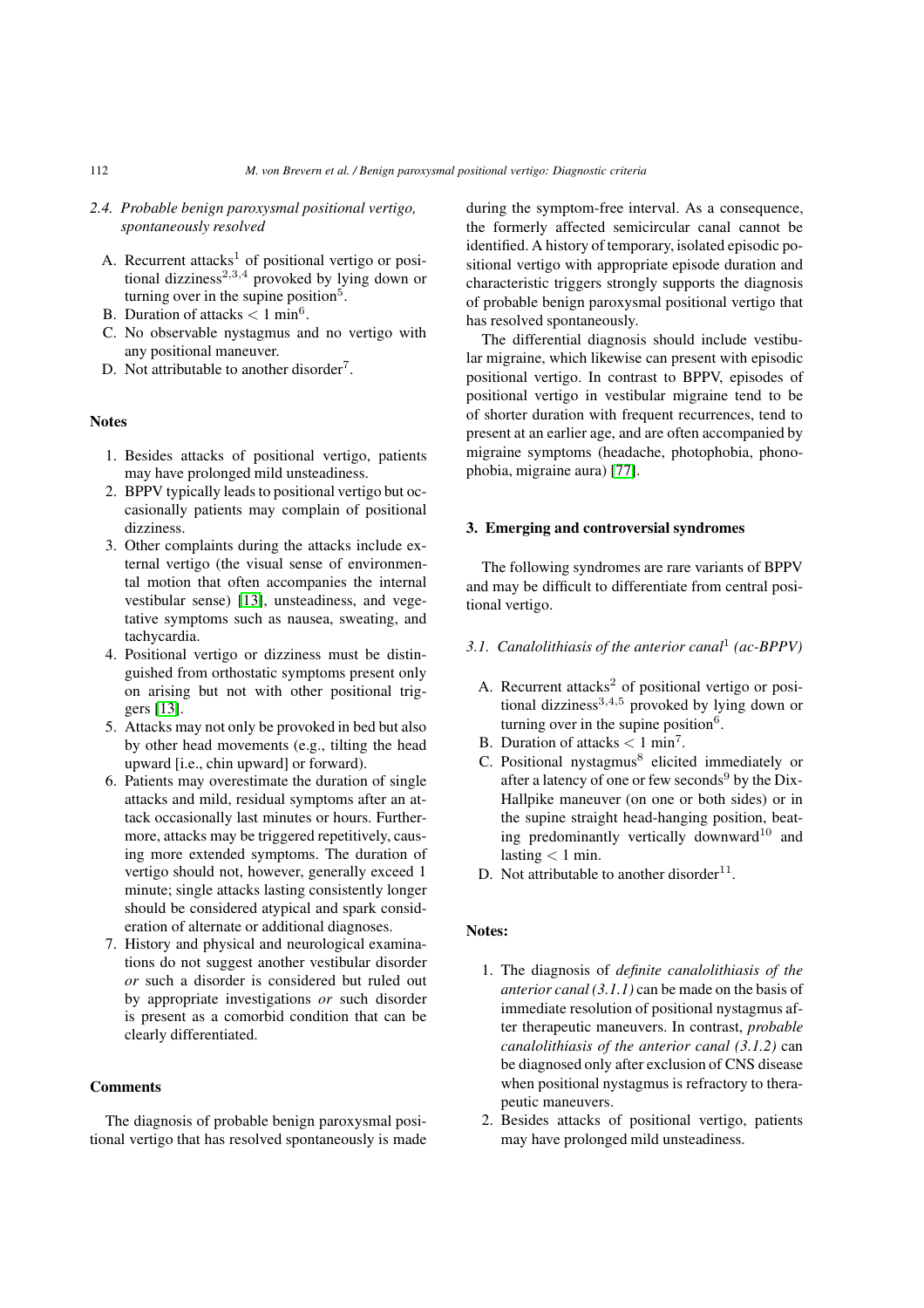- 3. BPPV typically leads to positional vertigo but occasionally patients may complain of positional dizziness.
- 4. Other complaints during the attacks include external vertigo (the visual sense of environmental motion that often accompanies the internal vestibular sense) [\[13\]](#page-11-0), unsteadiness, and vegetative symptoms such as nausea, sweating, and tachycardia.
- 5. Positional vertigo or dizziness must be distinguished from orthostatic symptoms present only on arising but not with other positional triggers [\[13\]](#page-11-0).
- 6. Attacks may not only be provoked in bed but also by other head movements (e.g., tilting the head upward [i.e., chin upward] or forward).
- 7. Patients may overestimate the duration of single attacks and mild, residual symptoms after an attack occasionally last minutes or hours. Furthermore, attacks may be triggered repetitively, causing more extended symptoms. The duration of vertigo should not, however, generally exceed 1 minute; single attacks lasting consistently longer should be considered atypical and spark consideration of alternate or additional diagnoses.
- 8. Therapeutic positional maneuvers in canalolithiasis of the anterior canal have been reported as effective [\[22](#page-11-34)[,81\]](#page-12-18). Thus, if positional nystagmus disappears immediately after positional therapy, this strongly supports the diagnosis (see note 1). Transition to canalolithiasis of the posterior canal (2.1), canalolithiasis of the horizontal canal (2.2) or cupulolithiasis of the horizontal canal (2.3), either spontaneously or during positional maneuvers, also strongly supports the diagnosis.
- 9. The latency between the completion of the diagnostic positional maneuver and the onset of positional nystagmus may be as long as 30 seconds in rare cases [\[20,](#page-11-20)[57\]](#page-12-32).
- 10. The positional nystagmus may have a small torsional component, beating with the upper pole of the eye toward the affected ear [\[2\]](#page-10-1).
- 11. History and physical and neurological examinations do not suggest another vestibular disorder *or* such a disorder is considered but ruled out by appropriate investigations *or* such disorder is present as a comorbid condition that can be clearly differentiated. As positional downbeating nystagmus also occurs as a sign of central vestibular dysfunction, it is mandatory to exclude CNS disease if positional nystagmus does not cease promptly after therapeutic maneuvers.

#### Comments

Canalolithiasis of the anterior canal is rare compared to posterior and horizontal canal variants [\[38](#page-11-19)[,60,](#page-12-17)[81\]](#page-12-18). This is probably related to the anatomical orientation of the anterior canal, which allows particles to leave the canal simply after lying down and sitting up again.

Positional nystagmus can be provoked in the supine position with the head hanging straight below the earth-horizontal and by Dix-Hallpike positioning, that, no matter to which side the head is turned, stimulates particle migration within the affected anterior canal [\[2](#page-10-1)[,6](#page-10-2)[,16\]](#page-11-17). In the Dix-Hallpike position, nystagmus may be stronger or exclusively present with the affected ear up or down. The most sensitive diagnostic test for BPPV of the anterior canal seems to be the straight head-hanging position [\[20,](#page-11-20)[22\]](#page-11-34). Thus, in canalolithiasis of the anterior canal, the direction of the torsional component, rather than the side of the Dix-Hallpike maneuver, indicates the affected side. However, the small torsional component of the positional nystagmus can be easily missed in clinical practice, rendering identification of the affected side unreliable [\[2,](#page-10-1)[6\]](#page-10-2). Identification of the torsional component of nystagmus may be facilitated by eye movement recording with video-oculography [\[16,](#page-11-17)[22\]](#page-11-34) or search-coils [\[2\]](#page-10-1).

Attenuation of positional nystagmus with repeated positional maneuvers (fatigability) may be supportive of the diagnosis of canalolithiasis of the anterior canal, but it is not present in all patients [\[20](#page-11-20)[,57\]](#page-12-32).

Transient downbeating positional nystagmus can also occasionally be observed after treatment of BPPV of the posterior canal, when the Dix-Hallpike maneuver is performed. This finding may be due to translocation of otoconia into the anterior canal or to otoconia that have not left the posterior canal completely during therapeutic positional maneuvers, dropping back into the canal during the Dix-Hallpike maneuver, and thus inducing an inhibitory nystagmus that is downbeating [\[75\]](#page-12-33).

# *3.2. Cupulolithiasis of the posterior canal (pc-BPPV-cu)*

- A. Recurrent attacks<sup>1,2</sup> of positional vertigo or positional dizziness<sup>3,4,5</sup> provoked by lying down or turning over in the supine position $6$ .
- B. Positional nystagmus<sup>7</sup> elicited after a brief or no latency by a "half Dix-Hallpike maneuver"<sup>8</sup>, beating torsionally with the upper pole of the eye to the lower ear and vertically upward (to the forehead) and lasting *>* 1 min.
- C. Not attributable to another disorder $9$ .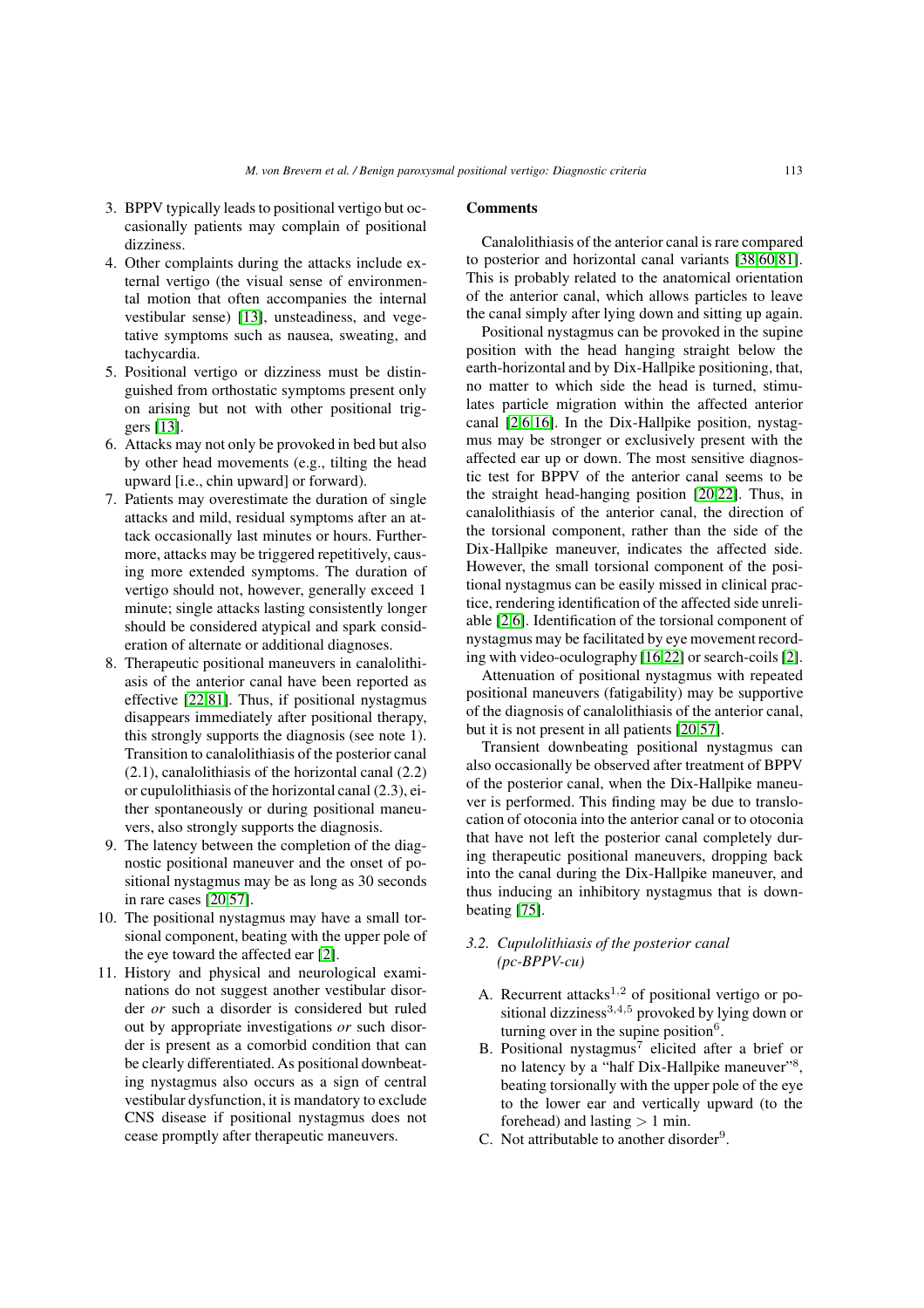#### Notes:

- 1. The duration of an attack of positional vertigo is usually less than 1 minute as patients tend to return the head into a position where vertigo and nystagmus cease. However, the duration can be longer when the head is kept in the provoking position.
- 2. Besides attacks of positional vertigo, patients may have prolonged mild unsteadiness.
- 3. BPPV typically leads to positional vertigo but occasionally patients may complain of positional dizziness.
- 4. Other complaints during the attacks include external vertigo (the visual sense of environmental motion that often accompanies the internal vestibular sense) [\[13\]](#page-11-0), unsteadiness, and vegetative symptoms such as nausea, sweating, and tachycardia.
- 5. Positional vertigo or dizziness must be distinguished from orthostatic symptoms present only on arising but not with other positional triggers [\[13\]](#page-11-0).
- 6. Attacks may not only be provoked in bed but also by other head movements (e.g., tilting the head upward [i.e., chin upward] or forward).
- 7. If positional nystagmus disappears immediately after positional therapy, this further supports the diagnosis.
- 8. A "half Dix-Hallpike maneuver" is performed with the head turned 45◦ toward the side to be tested and resting slightly raised from supine (about 30◦ in flexion). This position is best suited to bring the affected cupula to an earth-horizontal position to be maximally deflected by the gravitational force [\[29\]](#page-11-35).
- 9. History and physical and neurological examinations do not suggest another vestibular disorder *or* such a disorder is considered but ruled out by appropriate investigations *or* such disorder is present as a comorbid condition that can be clearly differentiated.

# **Comments**

Cupulolithiasis of the posterior canal has rarely been described [\[43\]](#page-11-36). Positional nystagmus may disappear when the head is further reclined in the Dix-Hallpike position [\[43\]](#page-11-36). A "reversed Dix-Hallpike maneuver" with the head bent forward 90<sup>°</sup> from the upright position after being turned 45◦ to the affected side may reveal nystagmus beating in the opposite direction compared to the "half Dix-Hallpike maneuver" [\[29\]](#page-11-35).

# *3.3. Lithiasis of multiple canals (mc-BPPV)*

- A. Recurrent attacks<sup>1</sup> of positional vertigo or positional dizziness<sup>2,3,4</sup> provoked by lying down or turning over in the supine position<sup>5</sup>.
- B. Duration of attacks *<* 1 min<sup>6</sup>*,*<sup>7</sup>.
- C. Positional nystagmus<sup>8</sup>*,*<sup>9</sup> compatible with canalolithiasis of more than one canal during the Dix-Hallpike maneuver and the supine roll test.
- D. Not attributable to another disorder<sup>10</sup>.

# Notes:

- 1. Besides attacks of positional vertigo, patients may have prolonged mild unsteadiness.
- 2. BPPV typically leads to positional vertigo but occasionally patients may complain of positional dizziness.
- 3. Other complaints during the attacks include external vertigo (the visual sense of environmental motion that often accompanies the internal vestibular sense) [\[13\]](#page-11-0), unsteadiness, and vegetative symptoms such as nausea, sweating, and tachycardia.
- 4. Positional vertigo or dizziness must be distinguished from orthostatic symptoms present only on arising but not with other positional triggers [\[13\]](#page-11-0).
- 5. Attacks may not only be provoked in bed but also by other head movements (e.g., tilting the head upward [i.e., chin upward] or forward).
- 6. This criterion is not required when the labyrinth is affected by cupulolithiasis.
- 7. Patients may overestimate the duration of single attacks and mild, residual symptoms after an attack occasionally last minutes or hours. Furthermore, attacks may be triggered repetitively, causing more extended symptoms. The duration of vertigo should not, however, generally exceed 1 minute; single attacks lasting consistently longer should be considered atypical and spark consideration of alternate or additional diagnoses.
- 8. If positional nystagmus disappears immediately after positional therapy, this further supports the diagnosis.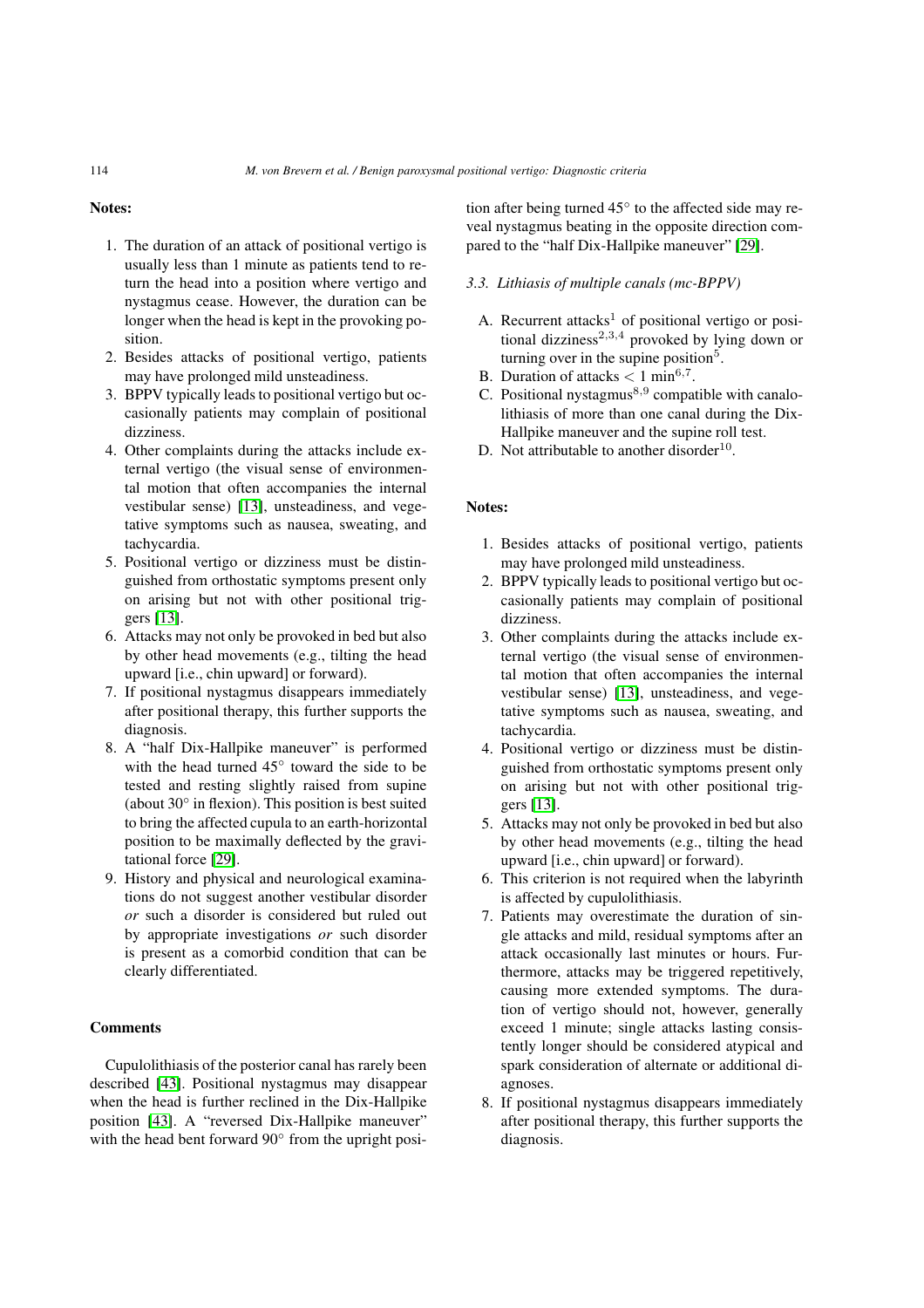- 9. The most frequent combination is a canalolithiasis of the posterior and horizontal canal of one labyrinth. This may result in a transient positional nystagmus with horizontal and torsional components of equal intensity in the Dix-Hallpike maneuver [\[2\]](#page-10-1). Alternatively, a mixed torsional-vertical positional nystagmus compatible with excitation of the posterior canal in the Dix-Hallpike maneuver on one side and a predominantly horizontal positional nystagmus in the supine roll test to both sides may be observed in the same session [\[8\]](#page-10-3). Other combinations of lithiasis of multiple canals may also occur but are rarer.
- 10. History and physical and neurological examinations do not suggest another vestibular disorder *or* such a disorder is considered but ruled out by appropriate investigations *or* such disorder is present as a comorbid condition that can be clearly differentiated.

# **Comments**

Lithiasis of multiple canals is probably common, affecting up to 20% of patients with BPPV [\[56](#page-12-34)[,60\]](#page-12-17). Lithiasis of multiple canals probably occurs most often after head trauma [\[8\]](#page-10-3).

#### *3.4. Possible benign paroxysmal positional vertigo*

- A. Attacks of positional vertigo missing one of the criteria of a disorder coded above.
- B. Not attributable to another disorder<sup>1</sup>.

# Notes:

1. History and physical and neurological examinations do not suggest another vestibular disorder or such a disorder is considered but ruled out by appropriate investigations or such disorder is present as a comorbid condition that can be clearly differentiated.

# **Comments**

This category may include e.g. (i) patients with positional vertigo without observable positional nystagmus despite eye movement recording or with atypical positional nystagmus that nonetheless ceases after therapeutic positioning, (ii) patients with presumed involvement of multiple semicircular canals that cannot be specified, (iii) patients with simultaneous occurrence of peripheral and central positional nystagmus [\[7\]](#page-10-7).

Do not code as 3.4. possible benign paroxysmal positional vertigo if the patient fulfills the criteria for 1.4. probable benign paroxysmal positional vertigo, spontaneously resolved.

# Acknowledgements

This work was supported by travelling grants from the Bárány Society and from Neuro+ Berlin, a nonprofit association for neurological research. We thank the Japan Society of Equilibrium Research, the American Neurotology Society and the members of the Bárány Society for valuable suggestions. Michael von Brevern wishes to thank Alexandre Bisdorff and Thomas Lempert for many fruitful discussions on the classification of BPPV.

# References

- <span id="page-10-6"></span>[1] G. Asprella-Libonati, Pseudo-spontaneous nystagmus: A new sign to diagnose the affected side in lateral semicircular canal benign paroxysmal positional vertigo, *Acta Otorhinolaryngol Ital* 28 (2008), 73–78.
- <span id="page-10-1"></span>[2] S.T. Aw, M.J. Todd, G.E. Aw, L.A. McGarvie and G.M. Halmagyi, Benign paroxysmal nystagmus. A study of its three-dimensional spatio-temporal characteristics, *Neurology* 64 (2005), 1897–1905.
- <span id="page-10-4"></span>[3] R.W. Baloh, V. Honrubia and K. Jacobson, Benign positional vertigo: Clinical and oculographic features in 240 cases, *Neurology* 37 (1987), 371–378.
- <span id="page-10-5"></span>[4] R.W. Baloh, K.M. Jacobson and V. Honrubia, Horizontal semicircular canal variant of benign positional vertigo, *Neurology* 43 (1993), 2542–2549.
- <span id="page-10-0"></span>[5] R.W. Baloh, Q. Yue, K.M. Jacobson and V. Honrubia, Persistent direction-changing positional nystagmus: Another variant of benign paroxysmal positional vertigo? *Neurology* 45 (1995), 1297–1301.
- <span id="page-10-2"></span>[6] P. Bertholon, A.M. Bronstein, R.A. Davies, P. Rudge and K.V. Thilo, Positional down beating nystagmus in 50 patients: Cerebellar disorders and possible anterior canal semicircular canalolithiasis, *J Neurol Neurosurg Psychiatry* 72 (2002), 366–372.
- <span id="page-10-7"></span>[7] P. Bertholon, J.C. Antoine, C. Martin and D. Michel, Simultaneous occurrence of a central and a peripheral positional nystagmus during the Dix-Hallpike manœuvre, *Eur Neurol* 50 (2003), 248–250.
- <span id="page-10-3"></span>[8] P. Bertholon, L. Chelikh, S. Tringali, A.P. Timoshenko and C. Martin, Combined horizontal and posterior canal benign paroxysmal positional vertigo in three patients with head trauma, *Ann Otol Rhinol Laryngol* 114 (2005), 105–110.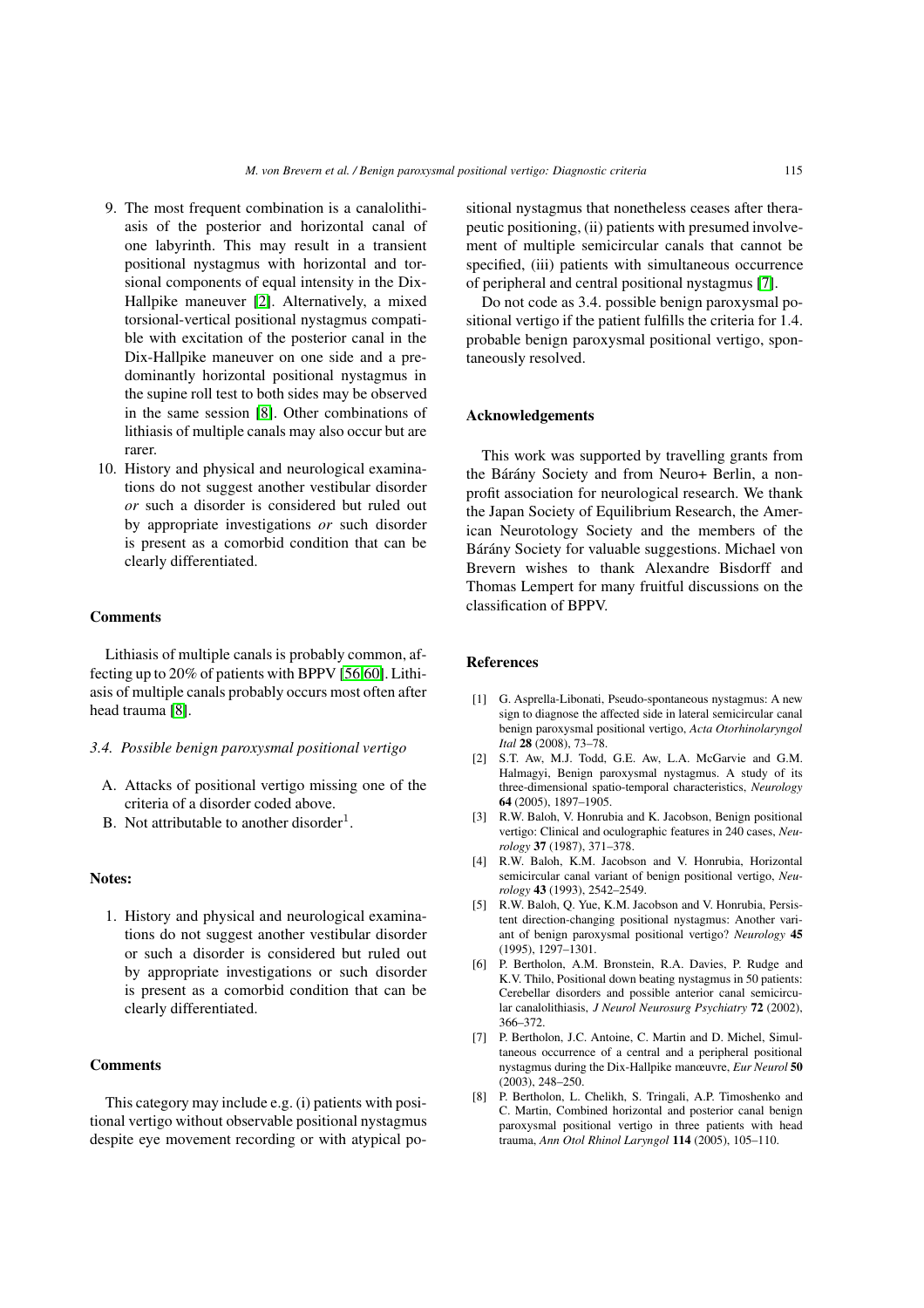- <span id="page-11-23"></span>[9] P. Bertholon, S. Tringali, M.B. Faye, J.C. Antoine and C. Martin, Prospective study of positional nystagmus in 100 consecutive patients. *Ann Otol Rhinol Laryngol* 115 (2006), 587–594.
- <span id="page-11-8"></span>[10] J.A. Beyea, S.K. Agrawal and L.S. Parnes, Transmastoid semicircular canal occlusion: A safe and highly effective treatment for benign paroxysmal positional vertigo and superior canal dehiscence. *Laryngoscope* 122 (2012), 1862–1866.
- <span id="page-11-2"></span>[11] N. Bhattacharyya, R.F. Baugh, L. Orvidas, D. Barrs, L.J. Bronstein, S. Cass, A.A. Chalian, A.L. Desmond, J.M. Earll, T.D. Fife, D.J. Fuller, J.O. Judge, N.R. Mann, R.M. Rosenfeld, L.T. Schuring, R.W. Steiner, S.L. Whitney and J. Haidari, Clinical practice guideline: Benign paroxysmal positional vertigo, *Otolaryngol Head Neck Surg* 139 (2008), S47–S81.
- <span id="page-11-33"></span>[12] A. Bisdorff and D. Debatisse, Localizing signs in positional vertigo due to lateral canal cupulolithiasis, *Neurology* 57 (2001), 1085–1088.
- <span id="page-11-0"></span>[13] A. Bisdorff, M. von Brevern, T. Lempert and D.E. Newman-Toker, Classification of vestibular symptoms: towards an international classification of vestibular disorders, *J Vest Res* 19 (2009), 1–13.
- <span id="page-11-22"></span>[14] T. Brandt, Positional and positioning vertigo and nystagmus, *J Neurol Sci* 95 (1990), 3–28.
- <span id="page-11-4"></span>[15] T. Brandt and S. Steddin, Current view of the mechanism of benign paroxysmal positional vertigo: Cupulolithiasis or canalolithiasis? *J Vest Res* 3 (1993), 373–382.
- <span id="page-11-17"></span>[16] K. Brantberg and J. Bergenius, Treatment of anterior canal benign paroxysmal positional vertigo by canal plugging: A case report, *Acta Otolaryngol* 122 (2002), 28–30.
- <span id="page-11-9"></span>[17] R.A. Buckingham, Anatomical and theoretical observations on otolith repositioning for benign paroxysmal positional vertigo, *Laryngoscope* 109 (1999), 717–722.
- <span id="page-11-10"></span>[18] B. Bürki, L. Simon, S. Garab, Y. Lundberg, H. Jünger and D. Straumann, Sitting-up vertigo and trunk retropulsion in patients with benign positional vertigo but without positional nystagmus, *J Neurol Neurosurg Psychiatry* 82 (2011), 98– 104.
- <span id="page-11-14"></span>[19] U. Büttner, C. Helmchen and T. Brandt, Diagnostic criteria for central versus peripheral positioning nystagmus: A review, *Acta Otolaryngol* 119 (1999), 1–5.
- <span id="page-11-20"></span>[20] J. Cambi, S. Astore, M. Mandalà, F. Trabalzini and D. Nuti, Natural course of positional down-beating nystagmus of peripheral origin, *J Neurol* 260 (2013), 1489–1496.
- <span id="page-11-29"></span>[21] A.P. Casani, G. Vannucci, B. Fattori and S. Berrettini, The treatment of horizontal canal positional vertigo: Our experience in 66 cases, *Laryngoscope* 112 (2002), 172–178.
- <span id="page-11-34"></span>[22] A.P. Casani, N. Cerchiai, I. Dallan and S. Sellari-Franceschini, Anterior canal lithiasis: Diagnosis and treatment, *Otolaryngol Head Neck Surg* 144 (2011), 412–418.
- <span id="page-11-30"></span>[23] Y.H. Choung, Y.R. Shin, H. Kahng, K. Park and S.J. Choi, "Bow and lean test" to determine the affected ear of horizontal canal benign paroxysmal positional vertigo, *Laryngoscope* 116 (2006), 1776–1781.
- <span id="page-11-16"></span>[24] H.S. Cohen, Side-lying as an alternative to the Dix-Hallpike test of the posterior canal, *Otol Neurotol* 25 (2004), 130–134.
- <span id="page-11-18"></span>[25] G. de la Meilleure, I. Dehaene, M. Depondt, W. Damman, L. Crevits and G. Vanhooren, Benign paroxysmal positional vertigo of the horizontal canal, *J Neurol Neurosurg Psychiatry* 60 (1996), 68–71.
- <span id="page-11-24"></span>[26] S. di Girolamo, G. Paludetti, G. Briglia, A. Cosenca, R. Santarelli and W. Di Nardo, Postural control in benign paroxysmal positional vertigo before and after recovery, *Acta Otolaryngol* 118 (1998), 289–293.
- <span id="page-11-15"></span>[27] M.R. Dix and C.S. Hallpike, The pathology, symptomatology

and diagnosis of certain common disorders of the vestibular system, *Proc R Soc Med* 45 (1952), 341–354.

- <span id="page-11-11"></span>[28] J. Epley, Positional vertigo related to semicircular canalolithiasis, *Otolaryngol Head Neck Surg* 112 (1995), 154–161.
- <span id="page-11-35"></span>[29] J.M. Epley, Human experience with canalith repositioning maneuvers, *Ann N Y Acad Sci* 942 (2001), 179–191.
- <span id="page-11-27"></span>[30] T. Fife, Recognition and management of horizontal canal benign positional vertigo, *Am J Otol* 19 (1998), 345–351.
- <span id="page-11-1"></span>[31] T.D. Fife, D.J. Iverson, T. Lempert, J.M. Furman, R.W. Baloh, R.J. Tusa, S. Herdman, M.J. Morrow and G.S. Gronseth, Therapies for benign paroxysmal positional vertigo (an evidence-based review). Report of the Quality Standards Subcommittee of the American Academy of Neurology, *Neurology* 70 (2008), 2067–2074.
- <span id="page-11-7"></span>[32] J.M. Furman, S.P. Cass and B.C. Briggs, Treatment of benign positional vertigo using heels-over-head rotation, *Ann Otol Rhinol Laryngol* 107 (1998), 1046–1053.
- <span id="page-11-5"></span>[33] T.C. Hain, T.M. Squires and H.A. Stone, Clinical implications of a mathematical model of benign paroxysmal positional vertigo, *Ann N Y Acad Sci* 1039 (2005), 384–394.
- <span id="page-11-26"></span>[34] D.S. Haynes, J.R. Resser, R.F. Labadie, C.R. Girasole, B.T. Kovach, L.E. Scheker and D.C. Walker, Treatment of benign paroxysmal positional vertigo using the Semont maneuver: Efficacy in patients presenting without nystagmus, *Laryngoscope* 112 (2002), 796–801.
- <span id="page-11-31"></span>[35] K.D. Heidenreich, K. Beaudoin and J.A. White, Can active lateral canal benign paroxysmal positional vertigo mimic a false-positive head thrust test? *Am J Otolaryngol* 30 (2009), 353–355.
- <span id="page-11-32"></span>[36] S.J. Herdmann and R.J. Tusa, Complications of the canalith repositioning procedure, *Arch Otolaryngol Head Neck Surg* 122 (1996), 281–286.
- <span id="page-11-12"></span>[37] K. Hiruma, T. Numata, T. Mituhashi, T. Tomemori, R. Watanabe and Y. Okamoto, Two types of direction-changing positional nystagmus with neutral points, *Auris Nasus Larynx* 38 (2011), 46–51.
- <span id="page-11-19"></span>[38] V. Honrubia, R.W. Baloh, M.R. Harris and K.M. Jacobson, Paroxysmal positional vertigo syndrome, *Am J Otol* 20 (1999), 465–470.
- <span id="page-11-25"></span>[39] V. Honrubia and M. House, Mechanism of posterior semicircular canal stimulation in patients with benign paroxysmal positional vertigo, *Acta Otolaryngol* 121 (2001), 234–40.
- <span id="page-11-6"></span>[40] M.G. House and V. Honrubia, Theoretical models for the mechanisms of benign paroxysmal positional vertigo, *Audiol Neurootol* 8 (2003), 91–99.
- <span id="page-11-3"></span>[41] T. Imai, M. Ito, N. Takeda, A. Uno, T. Matsunaga, K. Sekine and T. Kubo, Natural course of the remission of vertigo in patients with benign paroxysmal positional vertigo, *Neurology* 64 (2005), 920–921.
- <span id="page-11-28"></span>[42] T. Imai, N. Takeda, G. Sato, K. Sekine, M. Ito, K. Nakamae and T. Kubo, Changes in slow phase eye velocity and time constant of positional nystagmus at transformation from cupulolithiasis to canalolithiasis, *Acta Otolaryngol* 128 (2008), 22–28.
- <span id="page-11-36"></span>[43] T. Imai, N. Takeda, M. Ito, K. Sekine, G. Sato, Y. Midoh, K. Nakamae and T. Kubo, 3D analysis of benign positional nystagmus due to cupulolithiasis in posterior semicircular canal, *Acta Otolaryngol* 129 (2009), 1044–1049.
- <span id="page-11-13"></span>[44] T. Imai, N. Takeda and A. Uno, Benign paroxysmal positional vertigo showing sequential translations of four types of nystagmus, *Auris Nasus Larynx* 39 (2012), 544–548.
- <span id="page-11-21"></span>[45] L.E. Jackson, B. Morgan, J.R. Fletcher and W.W. Krueger, Anterior canal benign paroxysmal positional vertigo: an underappreciated entity, *Otol Neurotol* 28 (2007), 218–222.